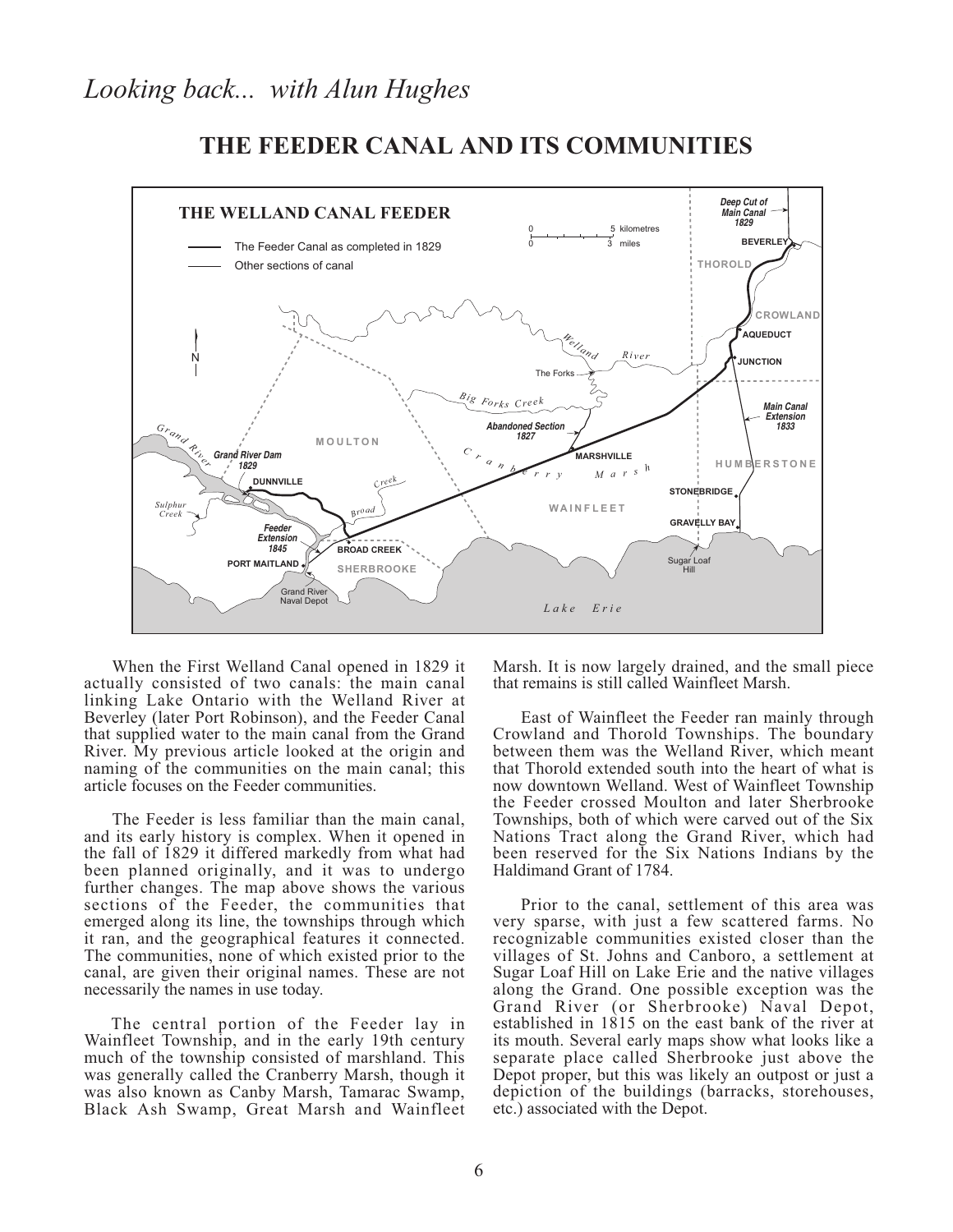A second canal was part of the Welland Canal project from the start, though originally it had no role as a feeder. It was to start at the estuary of Broad Creek on the Grand River, and follow a straight east-north-easterly course for 9 miles into the heart of the Cranberry Marsh. Then (at what became Marshville) it was to change direction and run north-north-easterly for another 3 miles to join the Welland River at The Forks, where Big Forks Creek met the main stream.

This canal, though secondary to the main canal, possessed certain advantages over the latter. Its Lake Erie outlet was ice-free earlier in the season than the Niagara River; it provided a link to the Grand River that avoided the hazardous passage along the Lake Erie shoreline; it made use of one of the best natural harbours on Lake Erie; it was far enough from the American border to be relatively safe from attack; and it would facilitate the draining of the Cranberry Marsh, 13,400 acres of which were in due course granted to the Welland Canal Company.

When canal construction began in 1824 the emphasis was on the main canal. By the fall of 1827 progress was sufficiently advanced that work could begin on the other canal. Monson, Simpson & Co. were awarded the contract on October 4 and promptly advertised for 1000 labourers. The advertisement was datelined "Cranberry Marsh, near Misener's Mills." This location was probably the future site of Marshville, for John Misener had a saw mill just to the north on Big Forks Creek. By the end of the year 2 miles of canal had been excavated towards The Forks and possibly a similar distance towards Broad Creek.

By November 1828 the main canal was almost complete — all that remained was two weeks' work on the Deep Cut that sliced through the ridge between the Welland River and Beaverdams Creek. Then disaster struck. A deep layer of quicksand caused the banks of the Deep Cut to collapse, and it became apparent that the Welland River could not be used as a source of water as originally planned. Since the Deep Cut could not be deepened any further water had to be brought in from a higher level.

The solution was to make the Grand River the source and to convert the secondary canal into a feeder. The Grand was already at a higher elevation than the Welland, and it was proposed to raise it even further by placing a dam near its mouth. This was already under construction when objections by the commandant of the Naval Depot forced the Canal Company to relocate the dam 5 miles upstream, to the site of present-day Dunnville. The new dam, composed of complete trees laid down in line with the current and packed with layers of gravel, stone and brush, was 600 feet long and raised the water level by 5 feet. An unfortunate consequence was the

flooding of over 2000 acres of bottom land for 10 miles upstream. The Company had built the dam without legal authority, and faced claims for compensation from almost 100 aggrieved landowners, half of them Six Nations Indians.

Water from above the dam was discharged into a new channel excavated from the Grand River to the line of the secondary canal near Broad Creek, while surplus water was diverted past the dam to the lower reaches of the Grand via Sulphur Creek. A lock was planned at the dam, but for some reason was not built. Since a proposed link to the lower Grand River at Broad Creek was not provided either, ships on the upper Grand were left without access to Lake Erie.

Changes also occurred at the Marshville end. The section that had been excavated towards The Forks was abandoned, and instead the canal was extended eastward in a straight line, eventually curving north to meet the main canal at Beverley. This necessitated crossing the Welland River, which was achieved by means of an aqueduct in what is now downtown Welland. It also required two new locks on the main canal at Beverley, allowing boats to "lock down" to the Welland River.

The Feeder opened for traffic on November 14, 1829 (two weeks before the main canal) when two scows made the journey from the Deep Cut to the Grand River. In 1833 the north-east portion became part of the main canal when the latter was extended south to Gravelly Bay on Lake Erie, and in 1845 a long-delayed cut to the mouth of the Grand River was provided. Use of the Feeder declined over time, and its demise was inevitable after 1881, when water for the main canal was taken directly from Lake Erie. The last recorded commercial use was in 1908.

#### **Marshville**

The first community to develop on the Feeder was Marshville, which probably served as the centre for operations when construction began in 1827. At first it would have been no more than a shanty town, but by the early 1830s building lots had been laid out by the Welland Canal Company. A saw mill and grist mill were erected on the Feeder, and the surplus water was discharged into the abandoned stretch of canal, which is known today as Mill Race Creek. In the early 1830s an attempt was made to change the name of the village to Milton (the origin of which is unknown), but Marshville prevailed. Over time, however, the inhabitants became less and less enamoured of that name, and in 1894 petitioned to have it changed to Wainfleet Centre. Though they failed they did not give up, and in 1923 the village took the township name, Wainfleet. This name<br>comes from Lincolnshire, England, and has its origin in Governor Simcoe's county-based naming policy for Upper Canada, as explained in my previous article.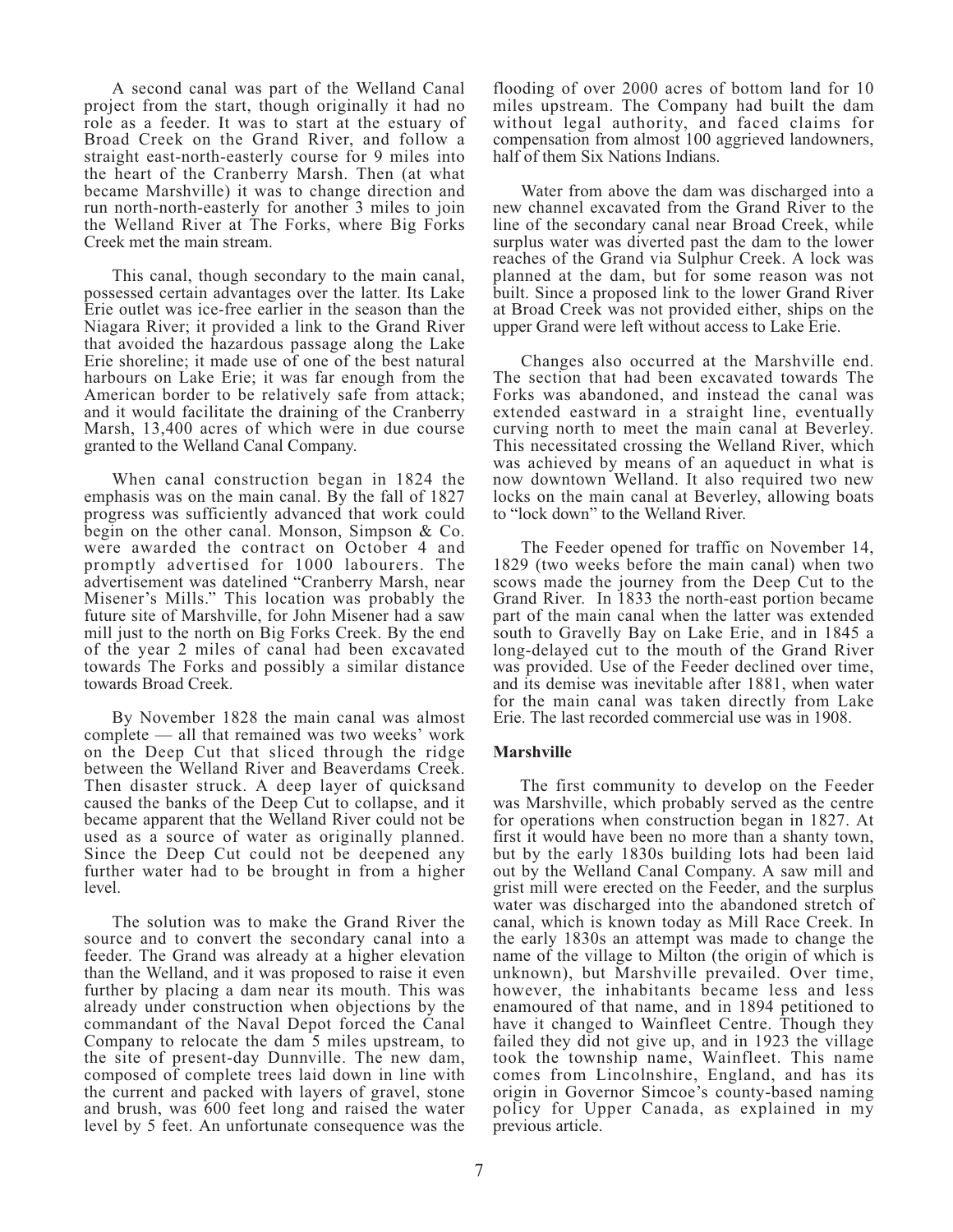# **Dunnville**

Dunnville came into existence with the building of the Grand River dam in 1829. It was named for John Henry Dunn, Receiver General of Upper Canada and second President of the Welland Canal Company. According to a contemporary observer, "Oliver Phelps ... of St. Catharines laid out the plot of the town<sup> $\overline{v}$ </sup> in 1829, but it is uncertain what this really means. Phelps was the principal contractor on the first Welland Canal and was given the task of constructing a lock at the Grand River dam. The lock was never built, but Phelps did acquire 5 acres of land on the Feeder just below the dam where he developed a complex of mills, together with storehouses that facilitated transshipment between the Feeder and the lower Grand River. No doubt it was this complex that caused the same observer to proclaim Dunnville's "certain prospect of being the Manchester of Upper Canada." Phelps sold his interest in 1834, and while he may have laid out village streets there is no proof of this. Also, the oftrepeated claim that Phelps had been engaged in a race with George Keefer of Thorold to be the first to build a mill on the canal is simply not true, for Keefer's mill was up and running when Phelps had barely started work on his. Though Dunnville never became a Manchester, it did develop quite rapidly. It acquired a post office, always a good measure of growth, as early as 1830, with Phelps' son-in-law as postmaster. In 1860 it became an incorporated village, and in 1900 a town.

# **Broad Creek**

Broad Creek was named for the nearby creek, which in turn was named for its wide marshy estuary, though when and by whom is unknown. The community may have begun as a work camp during the excavation of the secondary canal, for there is evidence of a store there in 1827. From 1829 it was the point where the winding section of the Feeder from Dunnville met the straight section across the Cranberry Marsh. The importance of this location increased in the early 1840s when the Feeder was extended to the mouth of the Grand River, but though the village went on to acquire a modest shipbuilding industry it remained small. With the opening of a post office in 1859 the name was changed to Stromness, presumably by businessman and first postmaster Lachlan McCallum (later an MP and Senator) after Stromness in his native Scotland.

#### **Port Maitland**

Port Maitland is divided by the Grand River, with the main part on the west bank facing the mouth of the Feeder extension. It was named for Sir Peregrine Maitland, Lieutenant Governor of Upper Canada, 1818-28, and a strong supporter of the canal venture. The name  $-$  in reference to the harbour at the river mouth  $-$  appears on various maps between

1828 and 1840, but no community is shown. It is not clear when the village itself emerged, nor what its relationship was to the earlier Naval Depot. The Depot, located on the east bank, was in severe decline by the 1830s, but the land remained in government hands. The village probably emerged separately on the west bank, as there is early mention of a tavern and church, and it was here that the Welland Canal Company constructed a pier. A community may have developed on the east bank during construction of the Feeder extension 1842-45, but the present east-bank community dates from the 20th century.

#### Aqueduct

Aqueduct was the original name for Welland. It began in 1829 as a shanty town alongside the wooden aqueduct that took the Feeder Canal over the Welland River. Initially growth was very slow, and despite the head of water that existed between the canal and river, no mills were built until after the Second Welland Canal was completed in 1845. In 1844, no doubt in anticipation of better things to come, a meeting of the inhabitants proposed that the community's name be changed from the prosaic Aqueduct to Merrittville, this in honour of "he who was justly called the Father of the Canal" but whose name "had not found a place in any of those villages which had arisen from his wisdom." Their dedication to William Hamilton Merritt was not to last, however, and in 1858 Merrittville (or as it was more commonly known Merrittsville) was incorporated as a village and renamed Welland. This followed the creation of a separate Welland County in 1856 (previously it was part of the United Counties of Lincoln and Welland) and the selection of Merrittsville as the county seat. Welland is the name of a river in Lincolnshire, England, and was first used in Upper Canada for the Welland River, having been introduced by Governor Simcoe in 1792 in place of the earlier name Chippawa Creek.

#### **Junction**

The aptly named Junction (or The Junction) was located just east of where the Feeder Canal joined the main canal extension to Lake Erie. Its name appears on a map of 1833, the year the extension was completed, but it is doubtful that any community existed at that time. An 1837 map shows a tavern, but it was not until John Hellems, owner of 200 acres of land in Crowland Township, created building lots in the mid-1840s that a proper village emerged. Hellems operated a wharf on the canal, and the place was later known as Port Hellems, Hellemsport or, more usually, Helmsport, though the name Junction also continued in use for some time. In 1917, when Welland sought to absorb Helmsport in its quest to become a city, it was described as "the naughty section" and "a hive of bootleggers and lawlessness." But it remained a defiant part of